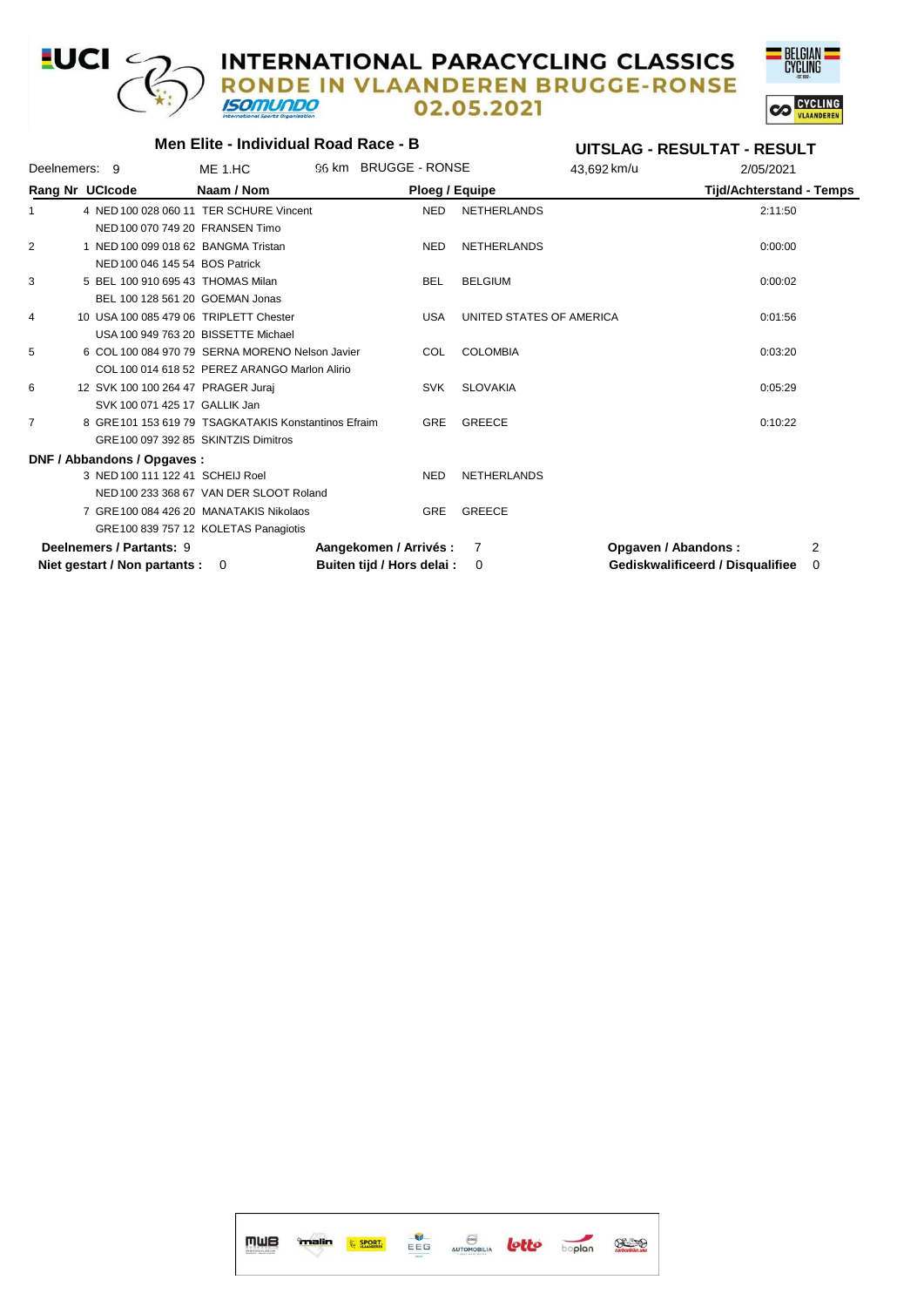#### **EUCI**  $\epsilon$ **INTERNATIONAL PARACYCLING CLASSICS** IN VLAANDEREN BRUGGE-RONSE **RONDE ISOMUNDO** 02.05.2021

**Men Elite - Individual Road Race - C1**



| Deelnemers: 4   |                                 | ME 1.HC                                     | km BRUGGE - RONSE            |                 | km/u                | 2/05/2021                          |  |
|-----------------|---------------------------------|---------------------------------------------|------------------------------|-----------------|---------------------|------------------------------------|--|
| Rang Nr UCIcode |                                 | Naam / Nom                                  | Ploeg / Equipe               |                 |                     | <b>Tijd/Achterstand - Temps</b>    |  |
|                 |                                 | 22 BEL 100 802 853 65 THOMANNE Thibaud      | BEL                          | BELGIUM         |                     | 1:28:00                            |  |
| 2               |                                 | 26 POR 100 112 263 18 VIEIRA Bernardo       | <b>POR</b>                   | PORTUGAL        |                     | 0:12:01                            |  |
| 3               |                                 | 23 FRA 100 693 714 51 AUBERY Hyacinthe      |                              | <b>FRANCE 2</b> |                     | 0:12:27                            |  |
| 4               |                                 | 24 GER 100 158 707 96 DERTENKÖTTER Jonathan | GER                          | <b>GERMANY</b>  |                     | 0:28:41                            |  |
|                 | Deelnemers / Partants: 4        |                                             | Aangekomen / Arrivés: 4      |                 | Opgaven / Abandons: |                                    |  |
|                 | Niet gestart / Non partants : 0 |                                             | Buiten tijd / Hors delai : 0 |                 |                     | Gediskwalificeerd / Disqualifiee 0 |  |

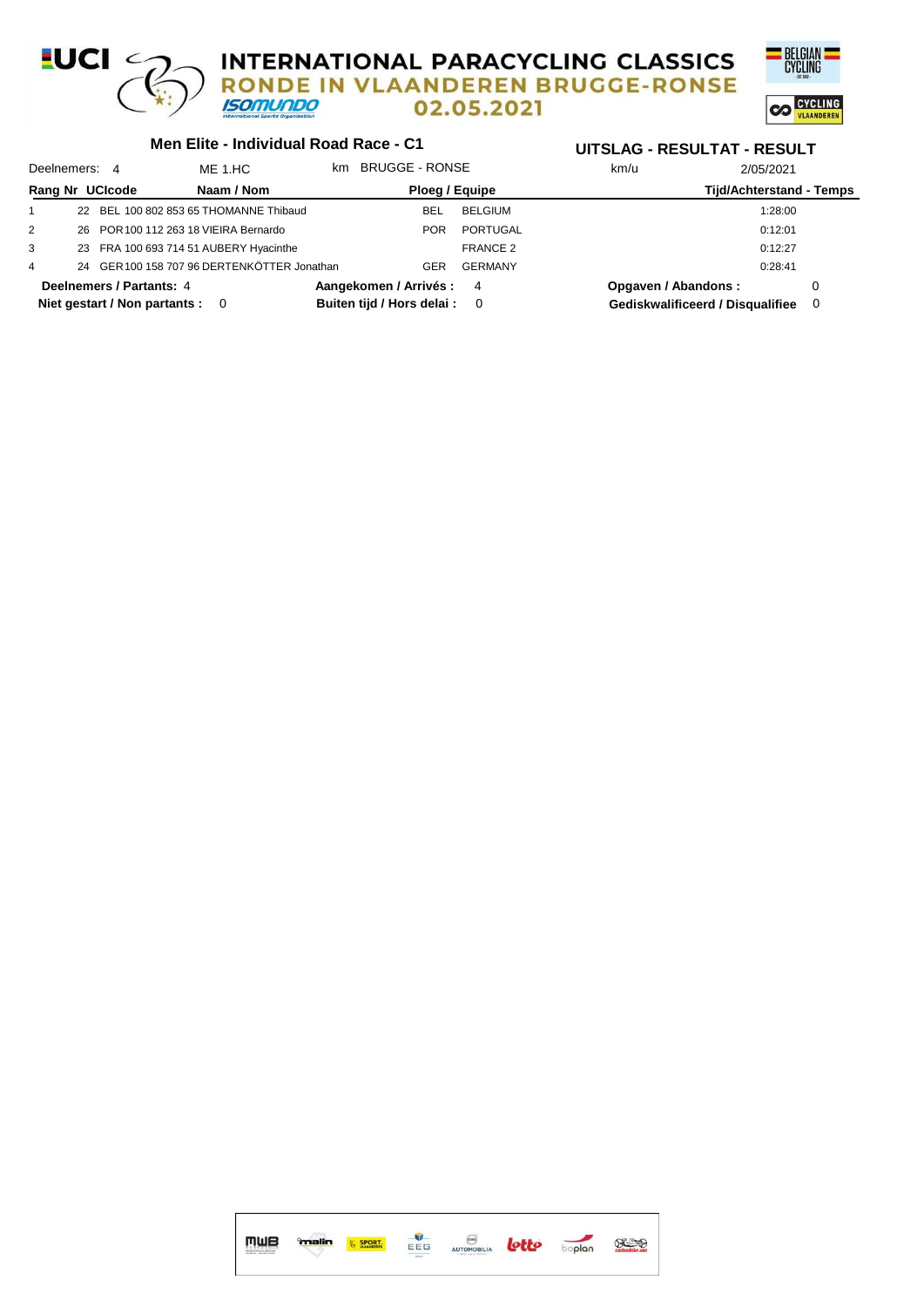#### EUCI < **INTERNATIONAL PARACYCLING CLASSICS RONDE IN VLAANDEREN BRUGGE-RONSE ISOMUNDO** 02.05.2021



VLAANDERE

#### **Men Elite - Individual Road Race - C2** Deelnemers: 12 ME 1.HC 1:55:00 km km/u 2/05/2021 BRUGGE - RONSE **Rang Nr UCIcode Naam / Nom Ploeg / Equipe Tijd/Achterstand - Temps UITSLAG - RESULTAT - RESULT** 1 34 FRA 100 272 066 62 LEAUTE Alexandre FRANCE 2 1:55:00 2 35 FRA 100 276 703 43 ROCTON Theo FRANCE 2 FRANCE 2 0:00:20 3 43 PER 100 084 753 56 HILARIO RIMAS Israel PER PERU 0:00:21 4 31 CZE 100 085 005 17 KOBLASA Ivo CALL COME COME CZECH REPUBLIC COME COME 0:01:01 5 42 NED 100 158 963 61 WIJNHOUD Andre NED NETHERLANDS 0:01:38 6 30 BEL 100 558 884 51 VROMANT Ewoud BEL BELGIUM 0:01:55 7 33 FRA 100 667 288 09 CHAPEAU Florian 6 10 10 2021 1 FRANCE 2 1 20:02:25 8 40 GRE100 111 109 28 PAPANGELIS Nikolaos GRE GREECE GREECE 2002:35 9 45 SUI 100 085 373 94 BOLLIGER Roger SUI SWITZERLAND 0:05:24 10 32 CZE 100 085 033 45 STARK Michal CZE CZECH REPUBLIC 0:11:54 11 44 POR 100 085 209 27 PINÃO Telmo e contra e portugal por portugal e portugal de la portugal de 13:59 **DNF / Abbandons / Opgaves :** 27 UAE 100 560 581 02 ALMANSOORI Ahmad Mubarak UAE UNITED ARAB EMIRATES **Deelnemers / Partants:** 12 **Aangekomen / Arrivés :** 11 **Opgaven / Abandons :** 1 **Niet gestart / Non partants :** 0 **Buiten tijd / Hors delai :** 0 **Gediskwalificeerd / Disqualifiee** 0

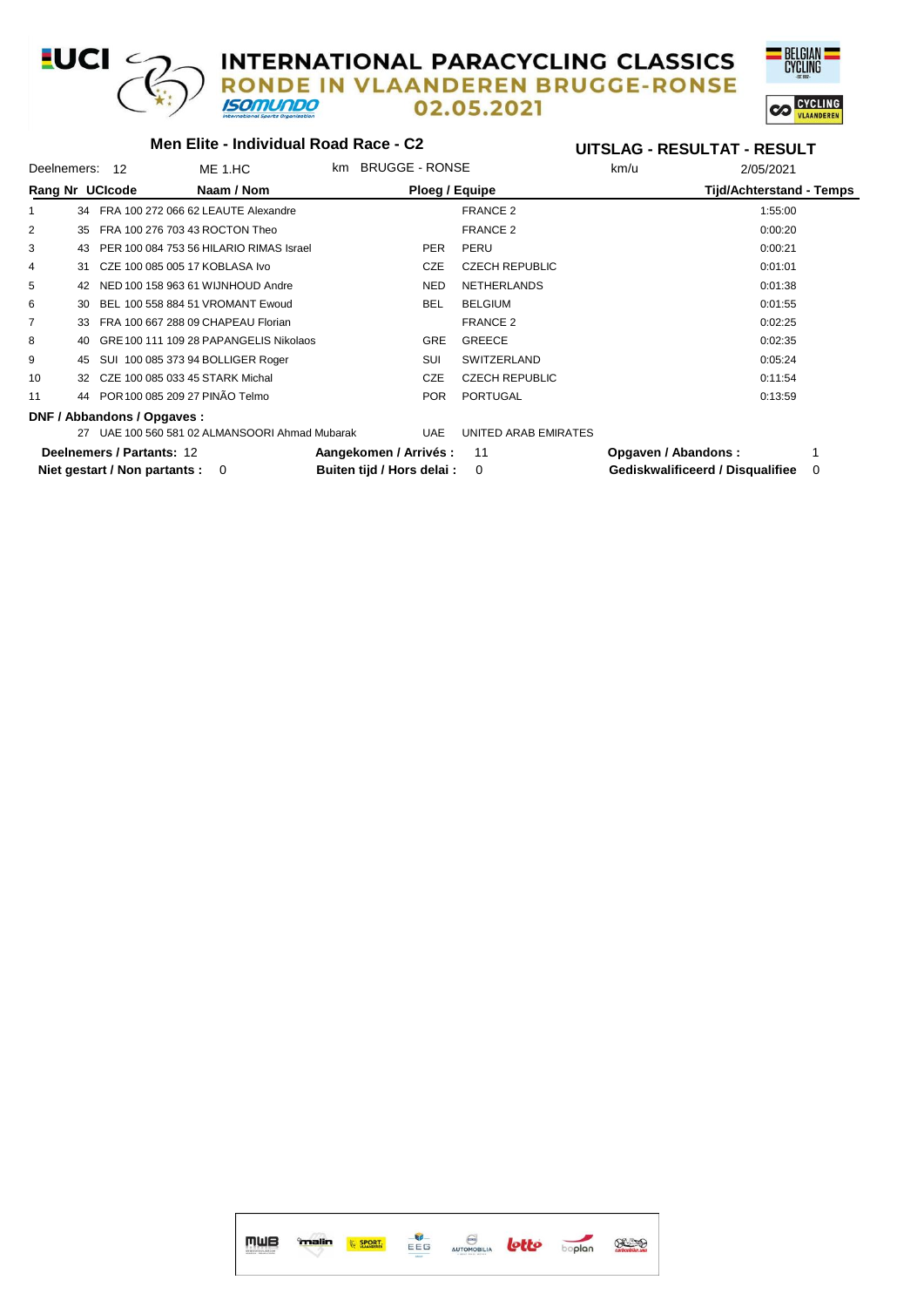#### **EUCI**  $\epsilon$ **INTERNATIONAL PARACYCLING CLASSICS** IN VLAANDEREN BRUGGE-RONSE **ROND ISOMUNDO** 02.05.2021



## **Men Elite - Individual Road Race - C3**

| Deelnemers: 7   |    |                                 | ME 1.HC                                 | km                         |                      | km/u                | 2/05/2021                        |  |
|-----------------|----|---------------------------------|-----------------------------------------|----------------------------|----------------------|---------------------|----------------------------------|--|
| Rang Nr UCIcode |    |                                 | Naam / Nom                              |                            | Ploeg / Equipe       |                     | <b>Tijd/Achterstand - Temps</b>  |  |
|                 |    |                                 | 51 GBR 100 505 645 65 GRAHAM Finlay     | GBR                        | <b>GREAT BRITAIN</b> |                     | 1:58:00                          |  |
| 2               |    |                                 | 53 GBR 100 611 581 77 WATSON Benjamin   | <b>GBR</b>                 | <b>GREAT BRITAIN</b> |                     | 0:00:07                          |  |
| 3               |    |                                 | 52 GBR 100 093 688 67 VAN GASS Jaco     | <b>GBR</b>                 | <b>GREAT BRITAIN</b> |                     | 0:00:39                          |  |
| 4               |    |                                 | 56 NED 100 158 964 62 BOERSMA Stijn     | NED                        | <b>NETHERLANDS</b>   |                     | 0:00:40                          |  |
| 5               |    |                                 | 50 FRA 100 695 616 13 SICOT Valentin    | <b>FRA</b>                 | <b>FRANCE 1</b>      |                     | 0:01:29                          |  |
| 6               | 57 |                                 | NED 100 231 212 45 EIJKMAN Wouter       | <b>NED</b>                 | <b>NETHERLANDS</b>   |                     | 0:02:12                          |  |
| $\overline{7}$  | 49 |                                 | BEL 100 084 903 12 SCHELFHOUT Diederick | BEL                        | BELGIUM              |                     | 0:03:14                          |  |
|                 |    | Deelnemers / Partants: 7        |                                         | Aangekomen / Arrivés :     | - 7                  | Opgaven / Abandons: |                                  |  |
|                 |    | Niet gestart / Non partants : 0 |                                         | Buiten tijd / Hors delai : | 0                    |                     | Gediskwalificeerd / Disqualifiee |  |

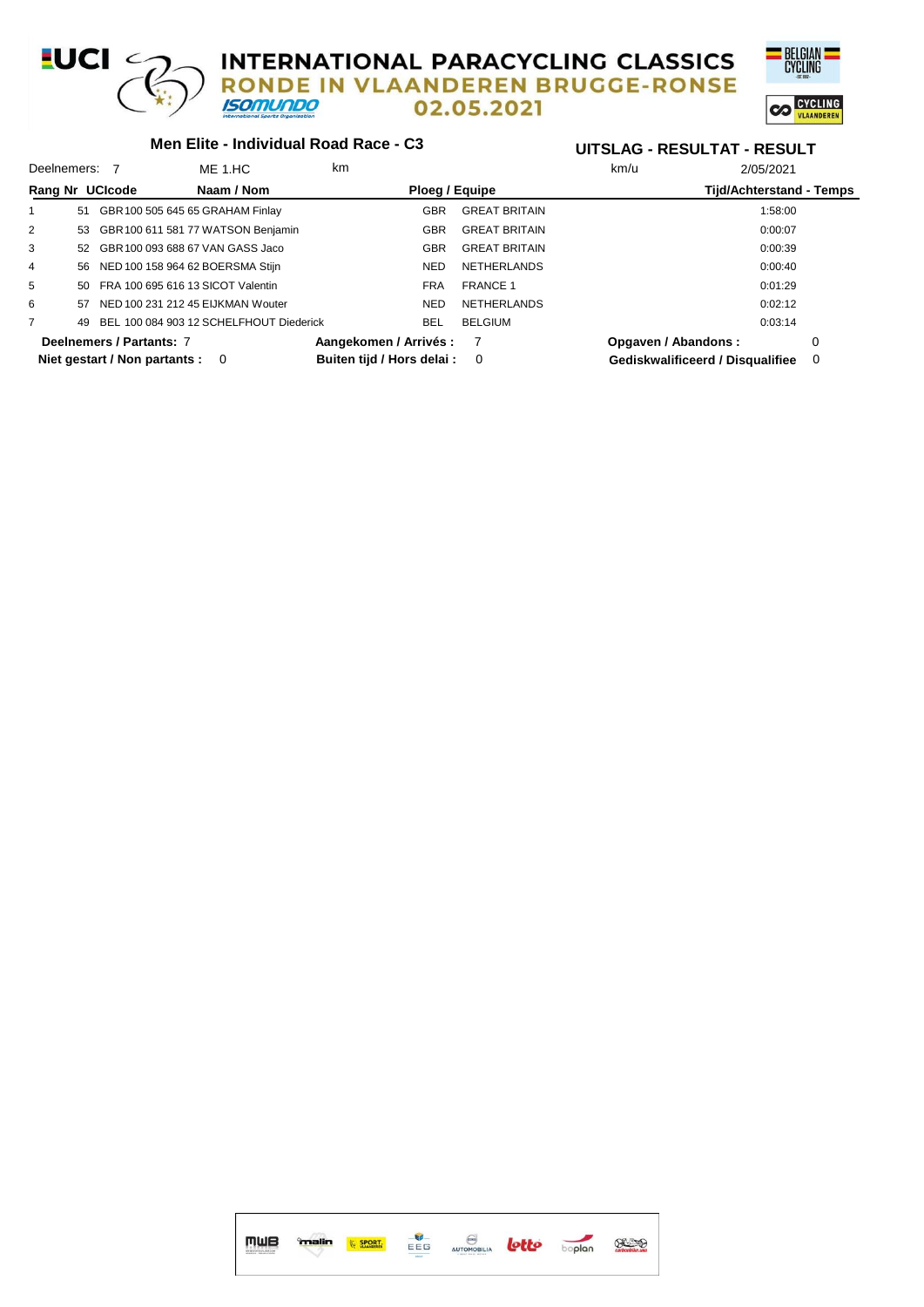#### **INTERNATIONAL PARACYCLING CLASSICS<br>RONDE IN VLAANDEREN BRUGGE-RONSE LUCI**  $\epsilon$ **ISOMUNDO** 02.05.2021



|                 | Men Elite - Individual Road Race - C4 |                               |  |                                                 |    |                            |            |                    | UITSLAG - RESULTAT - RESULT |                                  |   |  |
|-----------------|---------------------------------------|-------------------------------|--|-------------------------------------------------|----|----------------------------|------------|--------------------|-----------------------------|----------------------------------|---|--|
| Deelnemers:     |                                       | 11                            |  | ME 1.HC                                         | km | <b>BRUGGE - RONSE</b>      |            |                    | km/u                        | 2/05/2021                        |   |  |
| Rang Nr UCIcode |                                       |                               |  | Naam / Nom                                      |    |                            |            | Ploeg / Equipe     |                             | <b>Tijd/Achterstand - Temps</b>  |   |  |
|                 |                                       |                               |  | 63 COL 100 084 952 61 DUEÑAS GOMEZ Diego German |    |                            | COL        | <b>COLOMBIA</b>    |                             | 1:56:00                          |   |  |
| 2               |                                       |                               |  | 64 FRA 100 085 079 91 CALMON David              |    |                            | <b>FRA</b> | <b>FRANCE 1</b>    |                             | 0:02:09                          |   |  |
| 3               | 65                                    |                               |  | FRA 100 245 754 37 CARLIER Mickael              |    |                            | <b>FRA</b> | <b>FRANCE 1</b>    |                             | 0:04:42                          |   |  |
| 4               | 73                                    |                               |  | SUI 100 033 707 32 BERNASCONI Fabio             |    |                            | SUI        | <b>SWITZERLAND</b> |                             | 0:05:37                          |   |  |
| 5               | 62.                                   |                               |  | BEL 100 558 846 13 MUYLAERT Patrick             |    |                            | <b>BEL</b> | <b>BELGIUM</b>     |                             | 0:06:58                          |   |  |
| 6               | 69                                    |                               |  | NED 101 071 070 77 DRENTH Matthijs              |    |                            | <b>NED</b> | <b>NETHERLANDS</b> |                             | 0:06:58                          |   |  |
| $\overline{7}$  | 68                                    |                               |  | NED 100 967 502 08 BUUR Hidde                   |    |                            | <b>NED</b> | <b>NETHERLANDS</b> |                             | 0:08:18                          |   |  |
| 8               | 59                                    |                               |  | SUI 100 165 720 28 GARNIER Laurent              |    |                            | SUI        | <b>SWITZERLAND</b> |                             | 0:08:54                          |   |  |
| 9               | 61                                    |                               |  | COL 100 833 852 24 CEGUA LOPEZ Willian          |    |                            | COL        | <b>COLOMBIA</b>    |                             | 0:09:51                          |   |  |
| 10              |                                       |                               |  | 66 GRE 100 614 534 23 PAPAKYRGIAKIS Nikolaos    |    |                            | <b>GRE</b> | <b>GREECE</b>      |                             | 0:36:07                          |   |  |
|                 |                                       | DNF / Abbandons / Opgaves :   |  |                                                 |    |                            |            |                    |                             |                                  |   |  |
|                 |                                       |                               |  | 97 GER 100 459 778 79 HANISCH Martin            |    |                            | <b>GER</b> | <b>GERMANY</b>     |                             |                                  |   |  |
|                 |                                       | Deelnemers / Partants: 11     |  |                                                 |    | Aangekomen / Arrivés :     |            | 10                 | Opgaven / Abandons:         |                                  |   |  |
|                 |                                       | Niet gestart / Non partants : |  | 0                                               |    | Buiten tijd / Hors delai : |            | 0                  |                             | Gediskwalificeerd / Disqualifiee | 0 |  |

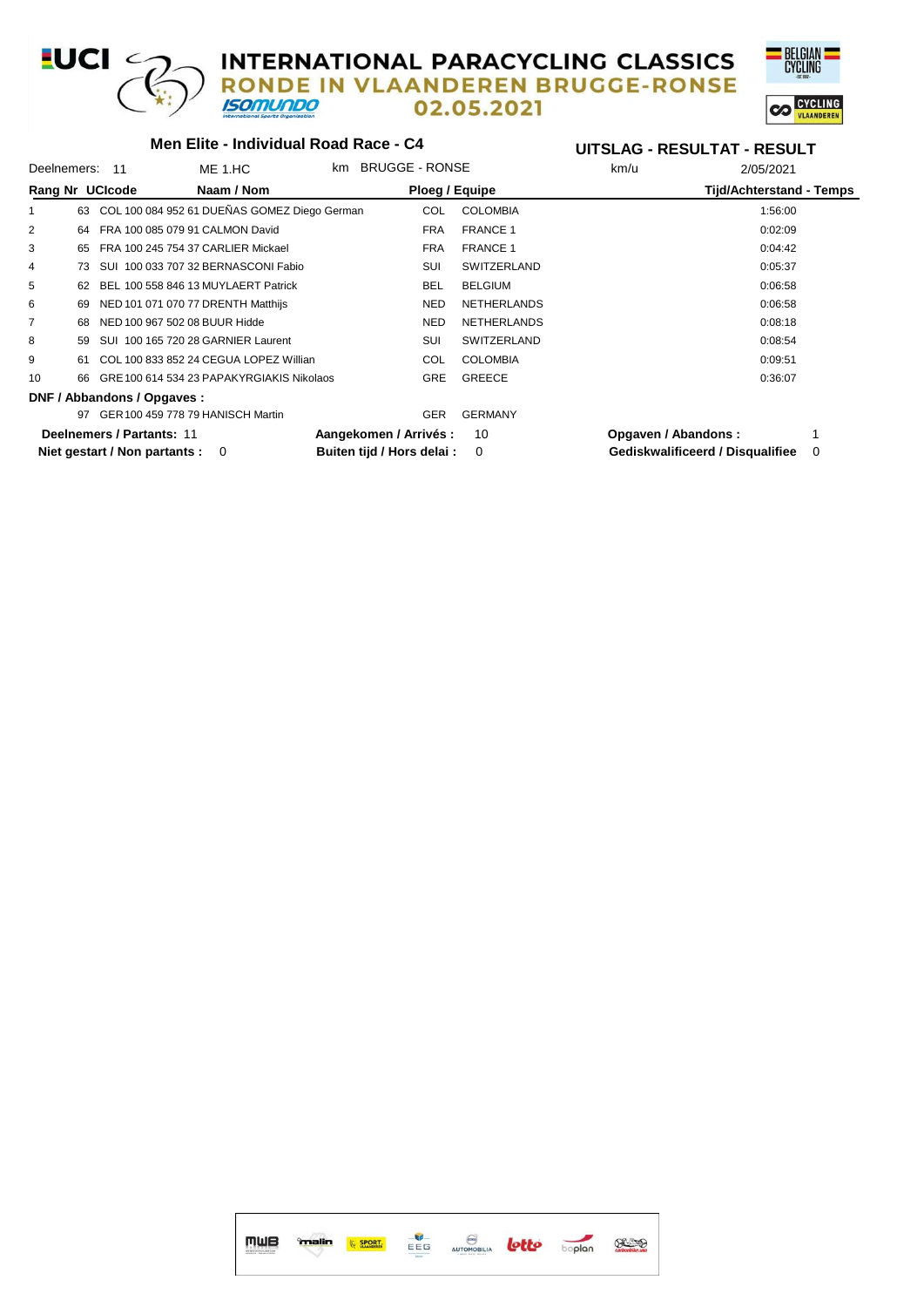#### **EUCI**  $\epsilon$ **INTERNATIONAL PARACYCLING CLASSICS** IN VLAANDEREN BRUGGE-RONSE **RONDE ISOMUNDO** 02.05.2021



# **Men Elite - Individual Road Race - C5**

| Deelnemers:     |    | - 15                            | ME 1.HC                                            | km | <b>BRUGGE - RONSE</b>      |            |                      | km/u                | 2/05/2021                        |          |
|-----------------|----|---------------------------------|----------------------------------------------------|----|----------------------------|------------|----------------------|---------------------|----------------------------------|----------|
| Rang Nr UCIcode |    |                                 | Naam / Nom                                         |    |                            |            | Ploeg / Equipe       |                     | <b>Tijd/Achterstand - Temps</b>  |          |
|                 |    |                                 | 78 FRA 100 096 529 95 FOULON Dorian                |    |                            |            | <b>FRANCE 2</b>      |                     | 1:52:00                          |          |
| 2               | 94 |                                 | UKR 100 882 556 34 DEMENTYEV Yehor                 |    |                            | <b>UKR</b> | <b>UKRAINE</b>       |                     | 0:02:25                          |          |
| 3               | 77 |                                 | COL 100 353 943 71 VARGAS VILLANUEVA Carlos Andres |    |                            | COL        | <b>COLOMBIA</b>      |                     | 0:02:26                          |          |
| 4               | 87 |                                 | NED 100 111 121 40 VAN DE POL Martin               |    |                            | <b>NED</b> | <b>NETHERLANDS</b>   |                     | 0:02:29                          |          |
| 5               | 86 |                                 | NED 100 073 974 44 ABRAHAM GEBRU Daniel            |    |                            | <b>NED</b> | <b>NETHERLANDS</b>   |                     | 0:02:33                          |          |
| 6               | 75 |                                 | BEL 100 639 644 10 VERSCHAEREN Niels               |    |                            | <b>BEL</b> | <b>BELGIUM</b>       |                     | 0:05:22                          |          |
| 7               | 95 |                                 | UKR 100 935 670 89 STARCHENKO Ruslan               |    |                            | <b>UKR</b> | <b>UKRAINE</b>       |                     | 0:06:37                          |          |
| 8               | 90 |                                 | SVK 100 111 123 42 STREČKO Ondrej                  |    |                            | <b>SVK</b> | <b>SLOVAKIA</b>      |                     | 0:06:41                          |          |
| 9               | 96 |                                 | GER 101 078 361 93 KLINGE Jakob                    |    |                            | <b>GER</b> | <b>GERMANY</b>       |                     | 0:11:30                          |          |
| 10              | 79 |                                 | FRA 100 112 247 02 POUPAULT Alexis                 |    |                            |            | <b>FRANCE 2</b>      |                     | 0:11:38                          |          |
| 11              | 92 |                                 | UAE 100 123 811 23 ALBALOOSHI Abdalla              |    |                            | <b>UAE</b> | UNITED ARAB EMIRATES |                     | 0:13:39                          |          |
| 12              | 76 |                                 | COL 100 084 962 71 MATIZ RUIZ Edwin Fabian         |    |                            | <b>COL</b> | <b>COLOMBIA</b>      |                     | 0:14:22                          |          |
| 13              | 84 |                                 | GRE 100 938 539 48 CHRISTODOULOU Theodoros         |    |                            | <b>GRE</b> | <b>GREECE</b>        |                     | 0:16:54                          |          |
| 14              | 93 |                                 | UAE 101 010 803 47 ALBEDWAWI Ahmed                 |    |                            | <b>UAE</b> | UNITED ARAB EMIRATES |                     | 0:24:08                          |          |
|                 |    | DNF / Abbandons / Opgaves :     |                                                    |    |                            |            |                      |                     |                                  |          |
|                 |    |                                 | 91 UAE 101 139 078 88 AL MHEIRI Theyab             |    |                            | <b>UAE</b> | UNITED ARAB EMIRATES |                     |                                  |          |
|                 |    | Deelnemers / Partants: 15       |                                                    |    | Aangekomen / Arrivés :     |            | 14                   | Opgaven / Abandons: |                                  |          |
|                 |    | Niet gestart / Non partants : 0 |                                                    |    | Buiten tijd / Hors delai : |            | 0                    |                     | Gediskwalificeerd / Disqualifiee | $\Omega$ |

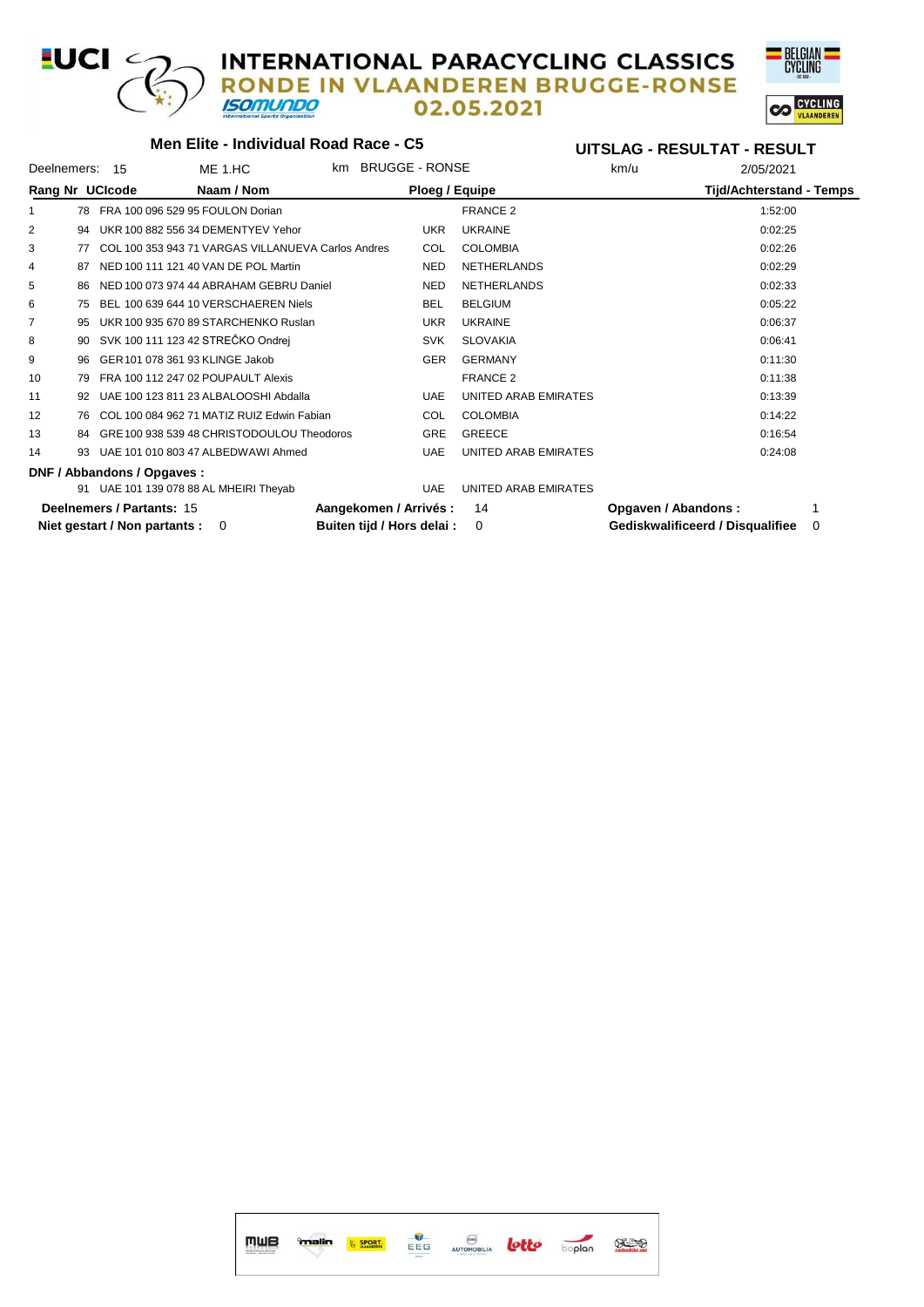#### **-UCI**  $\epsilon$ **INTERNATIONAL PARACYCLING CLASSICS** IN VLAANDEREN BRUGGE-RONSE Е **ISOMUNDO** 02.05.2021



### **Men Elite - Individual Road Race - H3**

| Deelnemers: 7 |     |                                     | ME 1.HC                              | km                         |                       | km/u                             | 2/05/2021                |   |
|---------------|-----|-------------------------------------|--------------------------------------|----------------------------|-----------------------|----------------------------------|--------------------------|---|
|               |     | Rang Nr UCIcode                     | Naam / Nom                           | Ploeg / Equipe             |                       |                                  | Tijd/Achterstand - Temps |   |
|               | 110 |                                     | NED 100 084 705 08 HIELKEMA Mischa   | <b>NED</b>                 | <b>NETHERLANDS</b>    |                                  | 2:16:00                  |   |
| 2             |     |                                     | 114 SLO 100 922 910 36 DOPLIHAR Anei | <b>SLO</b>                 | <b>SLOVENIA</b>       |                                  | 0:03:11                  |   |
| 3             | 113 | SVK 100 146 394 05 HUDEC Miloš      |                                      | <b>SVK</b>                 | SLOVAKIA              |                                  | 0:07:15                  |   |
| 4             | 109 | GBR 100 187 665 51 JONES Luke       |                                      | <b>GBR</b>                 | <b>GREAT BRITAIN</b>  |                                  | 0:08:14                  |   |
| 5             |     | 106 CZE 100 084 985 94 ANTAL Václav |                                      | CZE                        | <b>CZECH REPUBLIC</b> |                                  | 0:11:14                  |   |
|               |     | DNF / Abbandons / Opgaves :         |                                      |                            |                       |                                  |                          |   |
|               |     | 107 CZE 100 084 990 02 DĚCKÝ Pavel  |                                      | CZE                        | <b>CZECH REPUBLIC</b> |                                  |                          |   |
|               | 115 |                                     | FIN 101 038 499 01 KOVALAINEN Marko  | <b>FIN</b>                 | <b>FINLAND</b>        |                                  |                          |   |
|               |     | Deelnemers / Partants: 7            |                                      | Aangekomen / Arrivés :     | -5                    | Opgaven / Abandons:              |                          | 2 |
|               |     | Niet gestart / Non partants : 0     |                                      | Buiten tijd / Hors delai : | - 0                   | Gediskwalificeerd / Disqualifiee |                          | 0 |

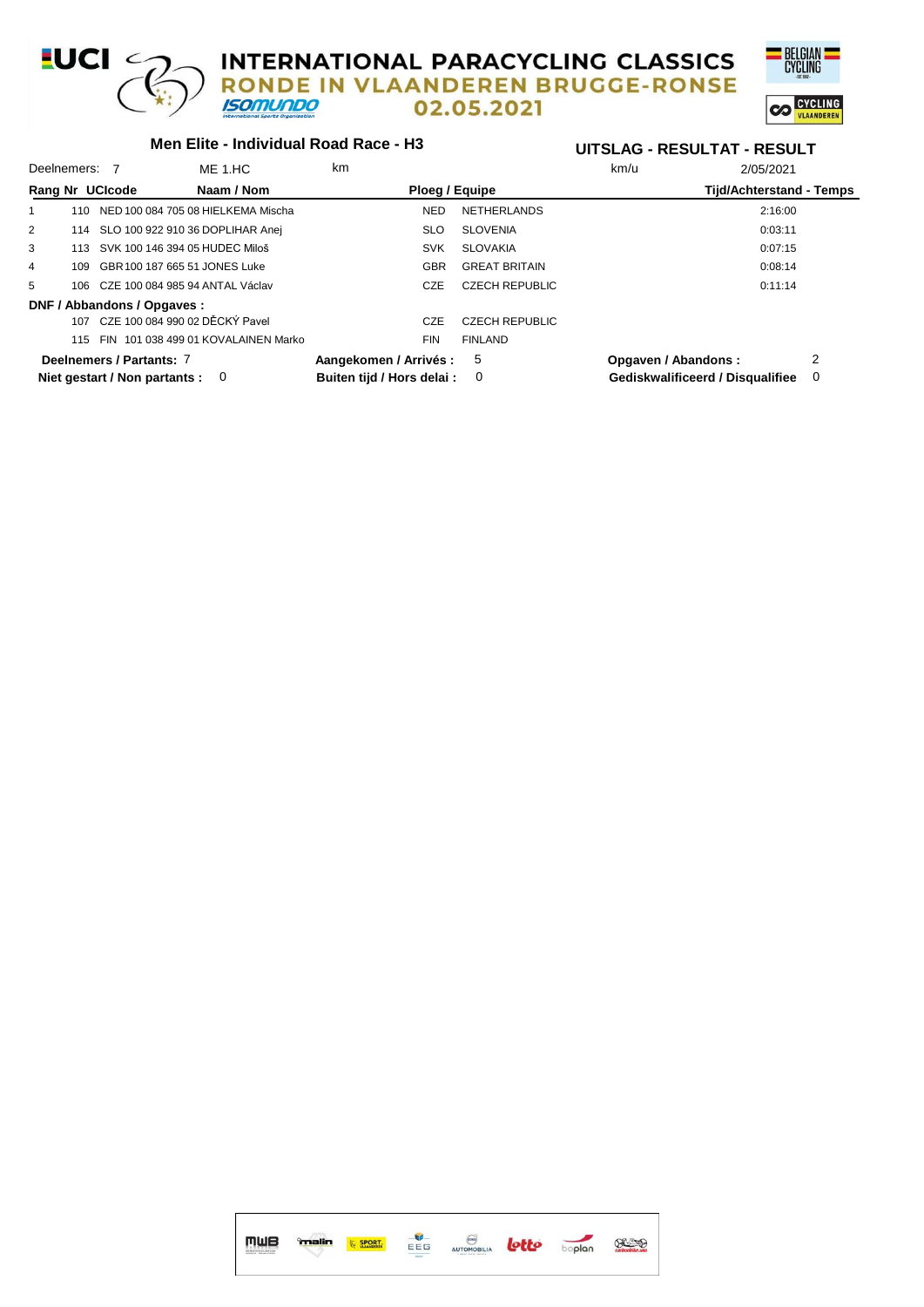#### **EUCI**  $\epsilon$ **INTERNATIONAL PARACYCLING CLASSICS<br>RONDE IN VLAANDEREN BRUGGE-RONSE ISOMUNDO** 02.05.2021



|                                 |      |                                 | Men Elite - Individual Road Race - H4  |                            |                      | UITSLAG - RESULTAT - RESULT      |          |
|---------------------------------|------|---------------------------------|----------------------------------------|----------------------------|----------------------|----------------------------------|----------|
| Deelnemers: 9                   |      |                                 | ME 1.HC                                | km                         |                      | 2/05/2021<br>km/u                |          |
| Rang Nr UCIcode                 |      |                                 | Naam / Nom                             | Ploeg / Equipe             |                      | <b>Tijd/Achterstand - Temps</b>  |          |
|                                 | 122  | NED 100 084 713 16 PLAT Jetze   |                                        | <b>NED</b>                 | <b>NETHERLANDS</b>   | 2:00:00                          |          |
| 2                               | 116  |                                 | AUT 100 095 568 07 FRÜHWIRTH Thomas    | <b>AUT</b>                 | <b>AUSTRIA</b>       | 0:02:18                          |          |
| 3                               | 118. |                                 | FRA 100 085 075 87 BOSREDON Mathieu    | <b>FRA</b>                 | <b>FRANCE 1</b>      | 0:05:32                          |          |
| 4                               | 129  |                                 | SUI 100 099 214 64 RECHER Fabian       | SUI                        | SWITZERLAND          | 0:10:01                          |          |
| 5                               | 70   |                                 | NED 100 233 799 13 SCHIPPER Geert      | <b>NED</b>                 | <b>NETHERLANDS</b>   | 0:10:44                          |          |
| 6                               | 119  |                                 | GBR 100 187 926 21 BROOKE-TURNER Alex  | <b>GBR</b>                 | <b>GREAT BRITAIN</b> | 0:18:45                          |          |
| $\overline{7}$                  | 127  |                                 | SUI 100 099 213 63 FROHOFER Felix      | SUI                        | SWITZERLAND          | 0:21:02                          |          |
| 8                               | 125  | SVK 100 085 258 76 KUKLA Daniel |                                        | <b>SVK</b>                 | <b>SLOVAKIA</b>      | 0:23:36                          |          |
| 9                               |      |                                 | 128 SUI 100 987 548 72 LÖTSCHER Tobias | SUI                        | <b>SWITZERLAND</b>   | 0:32:04                          |          |
|                                 |      | Deelnemers / Partants: 9        |                                        | Aangekomen / Arrivés :     | 9                    | Opgaven / Abandons:              | $\Omega$ |
| Niet gestart / Non partants : 0 |      |                                 |                                        | Buiten tijd / Hors delai : | $\mathbf{0}$         | Gediskwalificeerd / Disqualifiee | 0        |

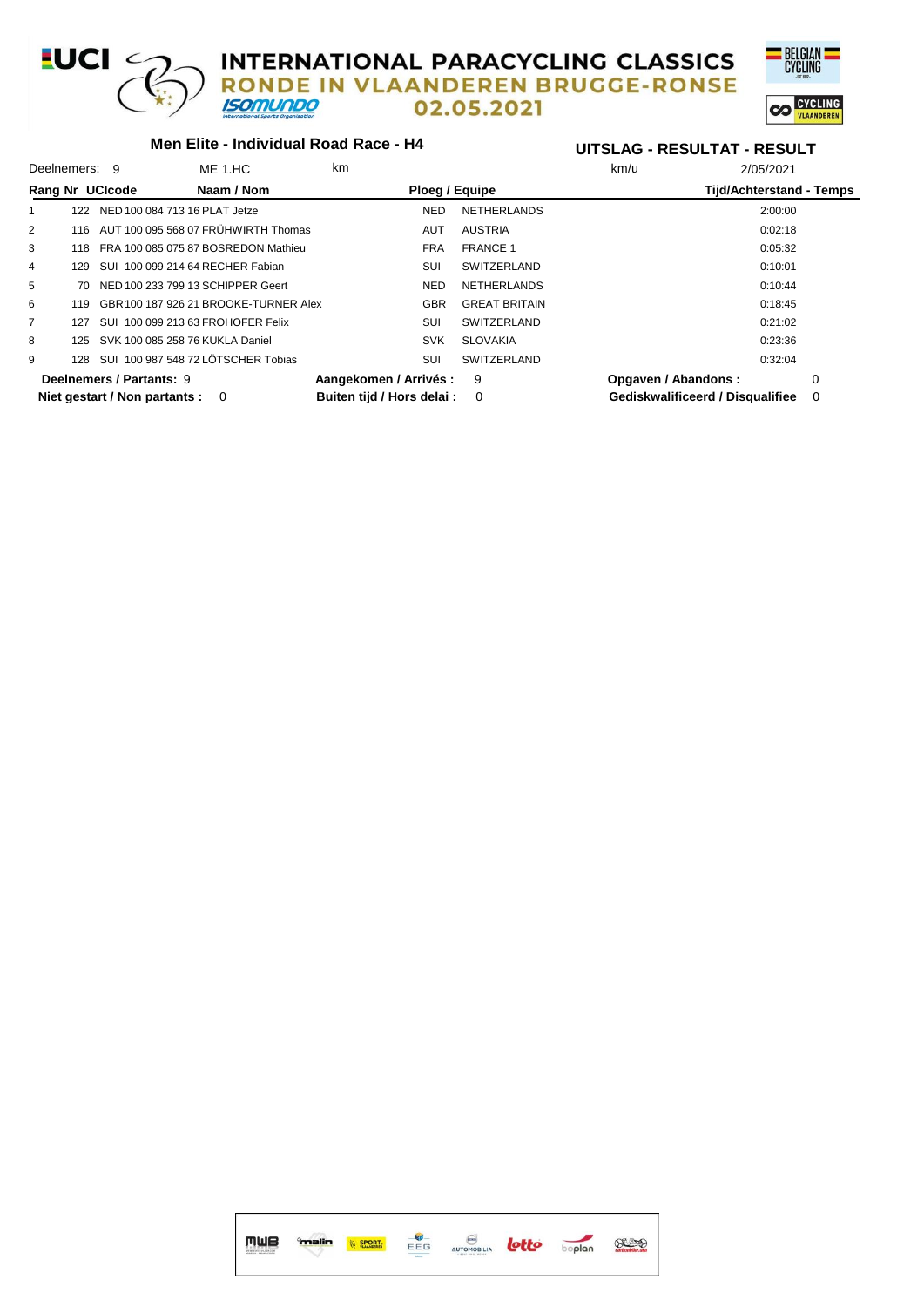## **-UCI**  $\epsilon$ **INTERNATIONAL PARACYCLING CLASSICS<br>RONDE IN VLAANDEREN BRUGGE-RONSE ISOMUNDO** 02.05.2021

**Men Elite - Individual Road Race - H5**



| Deelnemers: 6   |     |                               | ME 1.HC                              | km |                           |                    | km/u | 2/05/2021                        |          |
|-----------------|-----|-------------------------------|--------------------------------------|----|---------------------------|--------------------|------|----------------------------------|----------|
| Rang Nr UCIcode |     |                               | Naam / Nom                           |    | Ploeg / Equipe            |                    |      | Tijd/Achterstand - Temps         |          |
|                 | 130 |                               | FRA 100 134 211 44 VERGNAUD Loic     |    | <b>FRA</b>                | <b>FRANCE 1</b>    |      | 2:01:00                          |          |
| 2               | 121 |                               | NED 100 084 699 02 DE VRIES Tim      |    | NED.                      | <b>NETHERLANDS</b> |      | 0:00:07                          |          |
| 3               | 133 |                               | NED 100 628 058 64 VALIZE Mitch      |    | NED.                      | <b>NETHERLANDS</b> |      | 0:02:09                          |          |
| 4               | 132 |                               | NED 100 084 715 18 REEKERS Johan     |    | NED.                      | <b>NETHERLANDS</b> |      | 0:16:21                          |          |
| 5               | 131 |                               | GRE 100 938 591 03 SYRMAS Athanasios |    | <b>GRE</b>                | <b>GREECE</b>      |      | 0:35:00                          |          |
|                 |     | DNF / Abbandons / Opgaves :   |                                      |    |                           |                    |      |                                  |          |
|                 |     |                               | 134 SLO 101 121 812 88 ROTAR Andrei  |    | <b>SLO</b>                | <b>SLOVENIA</b>    |      |                                  |          |
|                 |     | Deelnemers / Partants: 6      |                                      |    | Aangekomen / Arrivés:     | 5                  |      | Opgaven / Abandons:              |          |
|                 |     | Niet gestart / Non partants : | $\overline{\mathbf{0}}$              |    | Buiten tiid / Hors delai: | 0                  |      | Gediskwalificeerd / Disqualifiee | $\Omega$ |

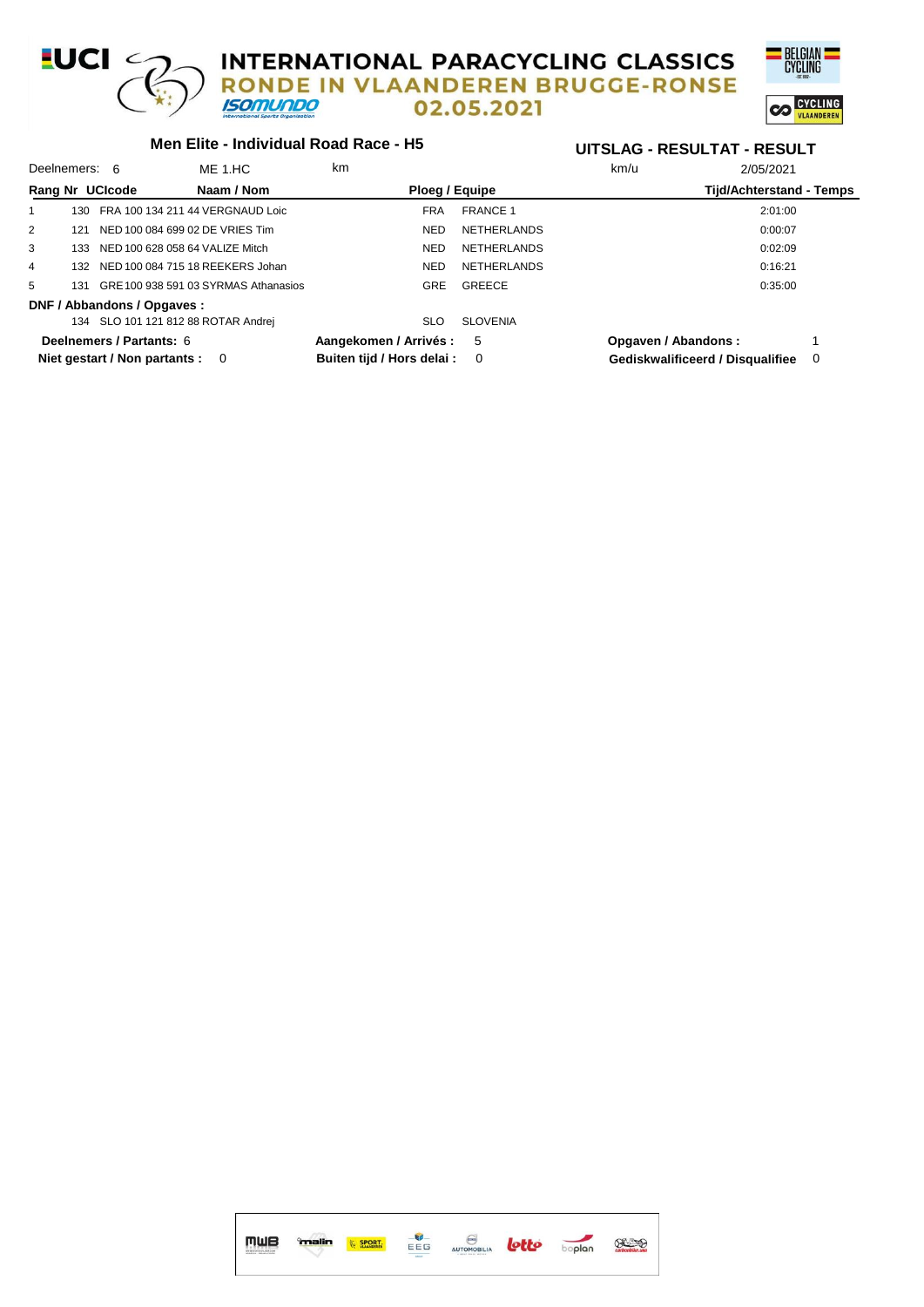#### **-UCI**  $\epsilon$ **INTERNATIONAL PARACYCLING CLASSICS<br>RONDE IN VLAANDEREN BRUGGE-RONSE ISOMUNDO** 02.05.2021 **CO CYCLING**



|   | Deelnemers: 2                   | ME 1.HC                             | km                           |             | km/u                | 2/05/2021                        |  |
|---|---------------------------------|-------------------------------------|------------------------------|-------------|---------------------|----------------------------------|--|
|   | Rang Nr UCIcode                 | Naam / Nom                          | Ploeg / Equipe               |             |                     | Tijd/Achterstand - Temps         |  |
|   |                                 | 140 FRA 100 085 103 18 GESLOT David |                              | FRANCE 2    |                     | 1:04:00                          |  |
| 2 |                                 | 141 SUI 100 847 235 21 WEY Fabiano  | SUI                          | SWITZERLAND |                     | 0:09:23                          |  |
|   | Deelnemers / Partants: 2        |                                     | Aangekomen / Arrivés : 2     |             | Opgaven / Abandons: |                                  |  |
|   | Niet gestart / Non partants : 0 |                                     | Buiten tijd / Hors delai : 0 |             |                     | Gediskwalificeerd / Disqualifiee |  |

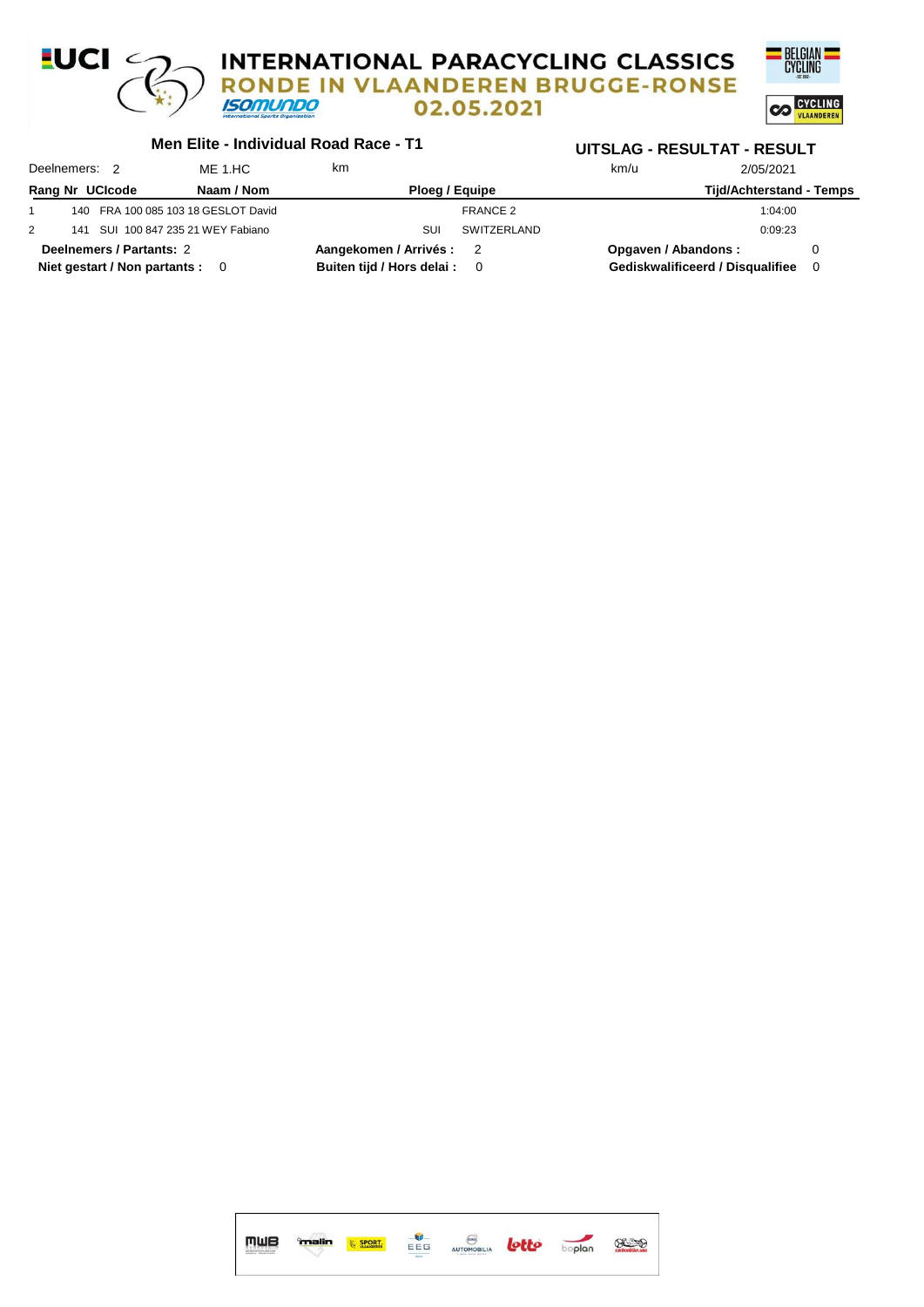#### $UCI \n\subset$ **INTERNATIONAL PARACYCLING CLASSICS RONDE IN VLAANDEREN BRUGGE-RONSE ISOMUNDO** 02.05.2021



#### **Men Elite - Individual Road Race - T2**

#### Deelnemers: 4 ME 1.HC 0:48:00 km km/u 2/05/2021 **Rang Nr UCIcode Naam / Nom Ploeg / Equipe Tijd/Achterstand - Temps UITSLAG - RESULTAT - RESULT** 1 143 BEL 100 099 077 24 CELEN Tim BEL BELGIUM 0:48:00 2 142 BEL 100 084 885 91 BLAISE Raphaël BEL BELGIUM 0:13:00 **DNF / Abbandons / Opgaves :** 144 COL 100 694 251 06 BETANCOURT QUIROGA Juan Jose COL COLOMBIA 149 GRE101 153 617 77 BORIZANAKIS Fotios GRE GREECE **Deelnemers / Partants:** 4 **Aangekomen / Arrivés :** 2 **Opgaven / Abandons :** 2 **Niet gestart / Non partants :** 0 **Buiten tijd / Hors delai :** 0 **Gediskwalificeerd / Disqualifiee** 0

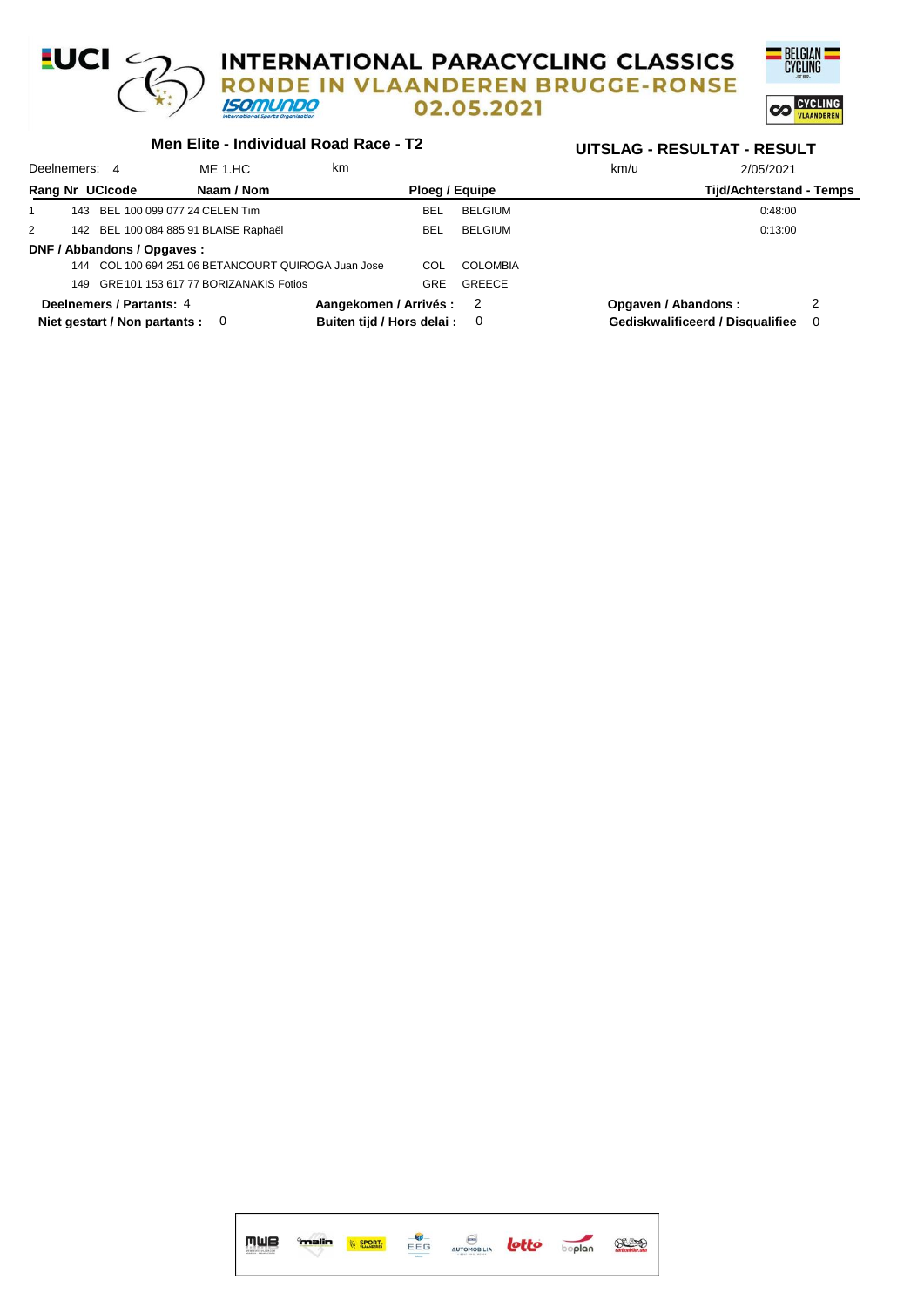#### $UCI \subset$ **INTERNATIONAL PARACYCLING CLASSICS RONDE IN VLAANDEREN BRUGGE-RONSE ISOMUNDO** 02.05.2021



## **Women Elite - Individual Road Race - B**

#### Deelnemers: 4 ME 1.HC 96 km BRUGGE - RONSE 44,651 km/u 2/05/2021 **Rang Nr UCIcode Naam / Nom Ploeg / Equipe Tijd/Achterstand - Temps UITSLAG - RESULTAT - RESULT** 1 206 GBR101 155 802 31 UNWIN Sophie GBR GREAT BRITAIN 2:09:00 GBR100 154 839 11 HOLL Jenny 2 201 BEL 100 110 901 14 HOET Griet BEL BELGIUM 0:00:10 BEL 100 144 681 38 MONSIEUR Anneleen 3 210 GRE101 153 618 78 STAMATI Evgenia GREECE GREECE GREECE 20030 0:00:30 GER100 089 282 26 MILAKI Argyro 4 205 GBR101 155 774 03 JORDAN Elizabeth GBR GREAT BRITAIN 0:03:00 GBR100 160 550 96 MEAKIN Emily **Deelnemers / Partants:** 4 **Aangekomen / Arrivés :** 4 **Opgaven / Abandons :** 0 **Niet gestart / Non partants :** 0 **Buiten tijd / Hors delai :** 0 **Gediskwalificeerd / Disqualifiee** 0

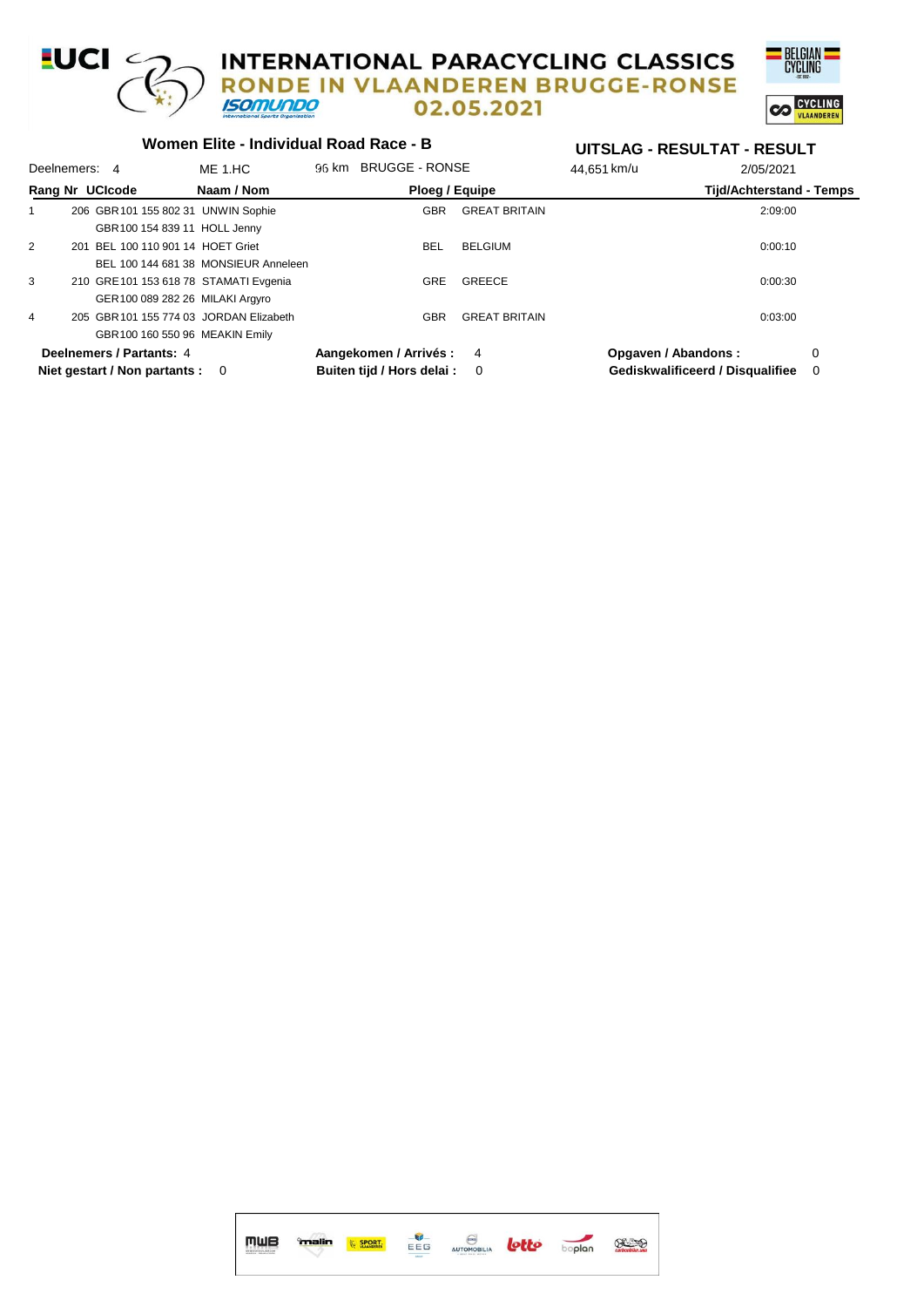#### **-UCI**  $\epsilon$ **INTERNATIONAL PARACYCLING CLASSICS** RONDE IN VLAANDEREN BRUGGE-RONSE **ISOMUNDO** 02.05.2021



## **Women Elite - Individual Road Race - C2**

| Deelnemers: 3   |  |                                          | ME 1.HC                                        | km                                                     |                |                 | km/u                | 2/05/2021                        |  |
|-----------------|--|------------------------------------------|------------------------------------------------|--------------------------------------------------------|----------------|-----------------|---------------------|----------------------------------|--|
| Rang Nr UCIcode |  |                                          | Naam / Nom                                     |                                                        | Ploeg / Equipe |                 |                     | Tijd/Achterstand - Temps         |  |
|                 |  |                                          |                                                | 213 COL 100 100 342 28 MUNEVAR FLOREZ Daniela Carolina | COL            | <b>COLOMBIA</b> |                     | 1:57:00                          |  |
|                 |  | DSQ / Disqualifiee / Gediskwalificeerd : |                                                |                                                        |                |                 |                     |                                  |  |
|                 |  |                                          | 215 MEX 100 967 879 94 HERNANDEZ RAMIREZ Gilda |                                                        | MEX            | <b>MEXICO</b>   |                     |                                  |  |
|                 |  | DNF / Abbandons / Opgaves :              |                                                |                                                        |                |                 |                     |                                  |  |
|                 |  |                                          | 217 MEX 100 972 076 23 RAMIREZ RUTEAGA Daniela |                                                        | <b>MEX</b>     | <b>MEXICO</b>   |                     |                                  |  |
|                 |  | Deelnemers / Partants: 3                 |                                                | Aangekomen / Arrivés :                                 |                |                 | Opgaven / Abandons: |                                  |  |
|                 |  | Niet gestart / Non partants : 0          |                                                | Buiten tijd / Hors delai :                             |                | - 0             |                     | Gediskwalificeerd / Disqualifiee |  |

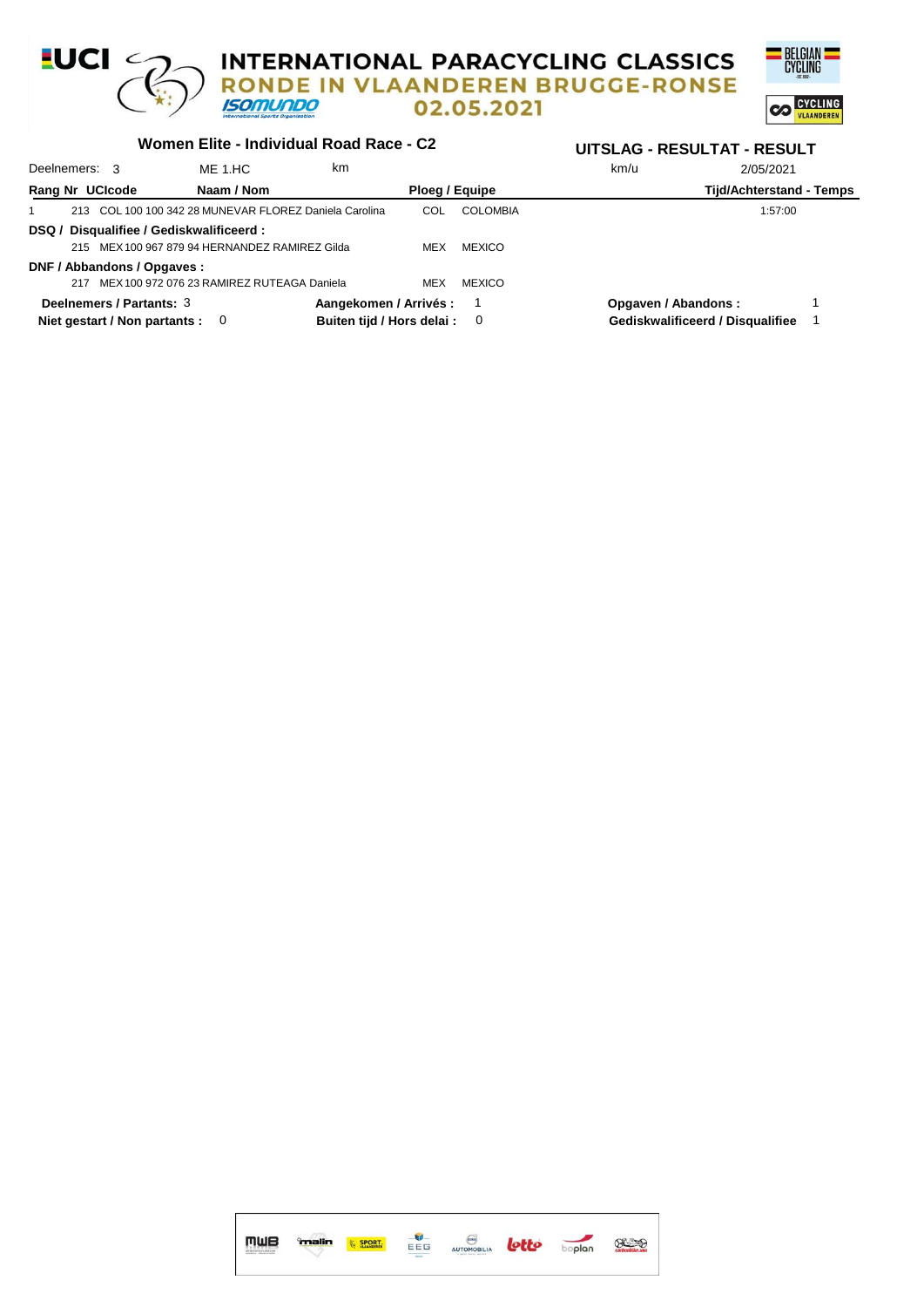

#### **Women Elite - Individual Road Race - C3**

|   | Deelnemers: 2 |                                 | ME 1.HC                                     | km                         |                |                | km/u                | 2/05/2021                        |  |
|---|---------------|---------------------------------|---------------------------------------------|----------------------------|----------------|----------------|---------------------|----------------------------------|--|
|   |               | Rang Nr UCIcode                 | Naam / Nom                                  |                            | Ploeg / Equipe |                |                     | Tijd/Achterstand - Temps         |  |
|   |               |                                 | 249 SUI 101 053 106 58 RIGLING Flurina      |                            | SUI            | SWITZERLAND    |                     | 1:54:00                          |  |
| 2 |               |                                 | 58 NED 100 943 677 45 VAN DEN AARSSEN Aniek |                            | NED            | NETHERLANDS    |                     | 0:02:21                          |  |
|   |               | Deelnemers / Partants: 2        |                                             | Aangekomen / Arrivés: 2    |                |                | Opgaven / Abandons: |                                  |  |
|   |               | Niet gestart / Non partants : 0 |                                             | Buiten tijd / Hors delai : |                | $\overline{0}$ |                     | Gediskwalificeerd / Disqualifiee |  |

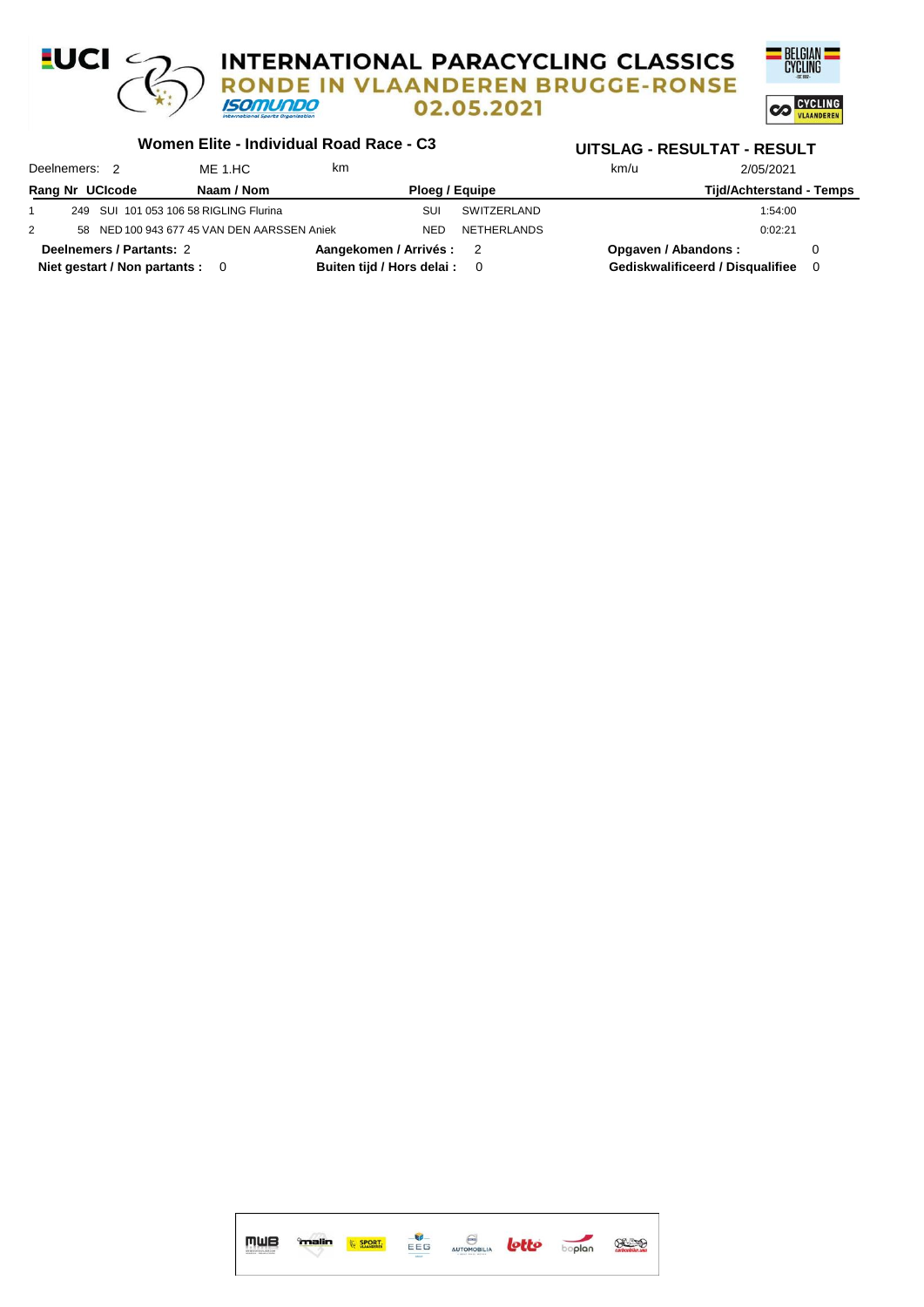

#### **Women Elite - Individual Road Race - C4**

| Deelnemers:                     | ME 1.HC                               | km                            | km/u                 | 2/05/2021                        |
|---------------------------------|---------------------------------------|-------------------------------|----------------------|----------------------------------|
| Rang Nr UCIcode                 | Naam / Nom                            | Ploeg / Equipe                |                      | Tijd/Achterstand - Temps         |
|                                 | 219 FRA 100 095 588 27 ALENCON Katell | <b>FRANCE 1</b><br><b>FRA</b> |                      | 2:15:00                          |
| Deelnemers / Partants: 1        |                                       | Aangekomen / Arrivés :        | Opgaven / Abandons : |                                  |
| Niet gestart / Non partants : 0 |                                       | Buiten tijd / Hors delai : 0  |                      | Gediskwalificeerd / Disqualifiee |

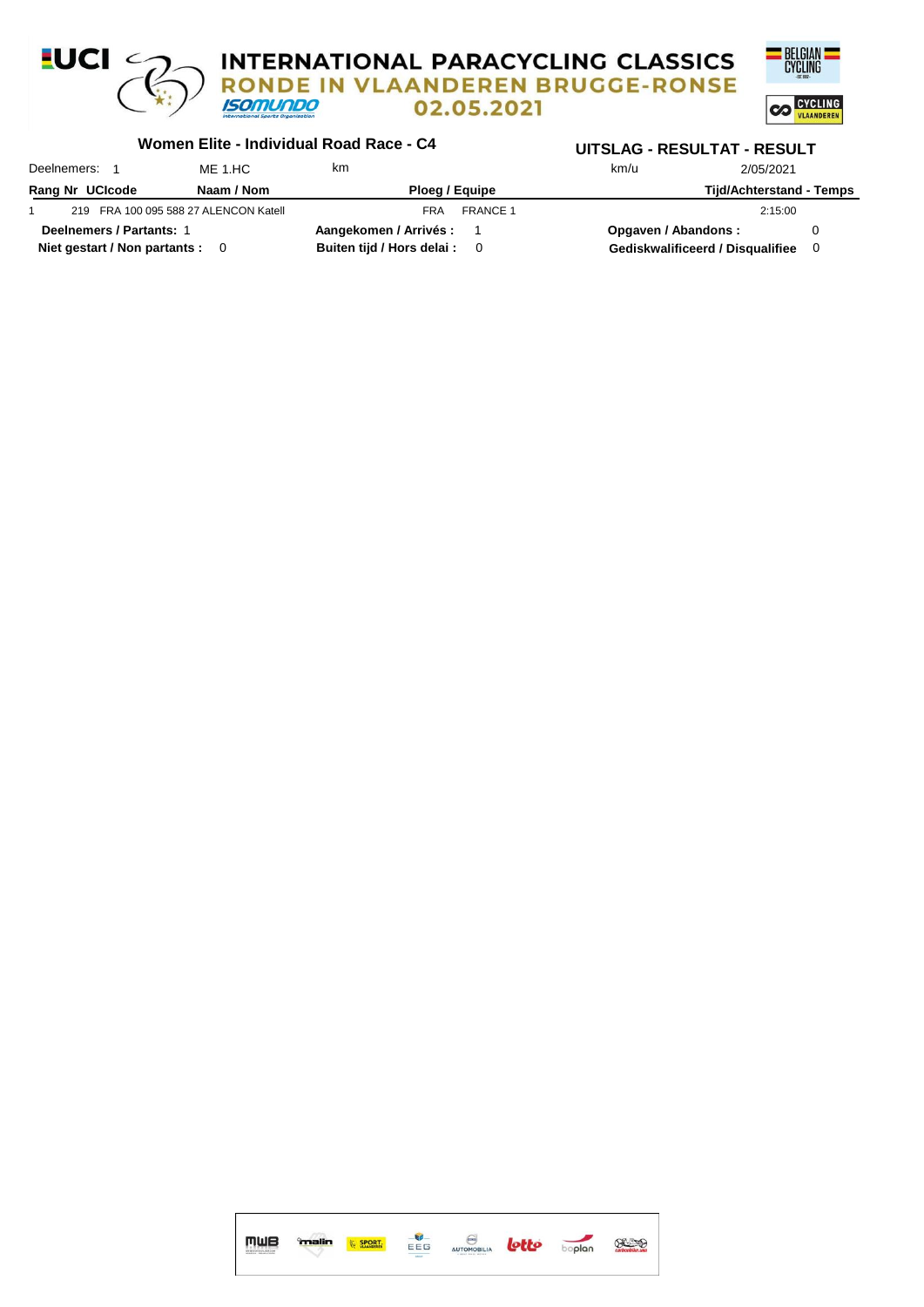#### $UCI \n\subset$ **INTERNATIONAL PARACYCLING CLASSICS** IN VLAANDEREN BRUGGE-RONSE **ISOMUNDO** 02.05.2021 **CO CYCLING**

#### **Women Elite - Individual Road Race - C5**

| Deelnemers: 3   |                                 | ME 1.HC                                         | km                         |            |                      | km/u                | 2/05/2021                        |     |
|-----------------|---------------------------------|-------------------------------------------------|----------------------------|------------|----------------------|---------------------|----------------------------------|-----|
| Rang Nr UCIcode |                                 | Naam / Nom                                      |                            |            | Ploeg / Equipe       |                     | <b>Tijd/Achterstand - Temps</b>  |     |
|                 |                                 | 225 GBR 100 084 353 44 LANE-WRIGHT Crystal      |                            | GBR        | <b>GREAT BRITAIN</b> |                     | 2:04:00                          |     |
| 2               |                                 | 222 COL 100 590 706 57 OSSA VELOZA Paula Andrea |                            | <b>COL</b> | COLOMBIA             |                     | 0:01:35                          |     |
|                 | DNF / Abbandons / Opgaves :     |                                                 |                            |            |                      |                     |                                  |     |
|                 |                                 | 242 FRA 100 708 695 94 GAUGAIN Heidi            |                            |            | FRANCE 2             |                     |                                  |     |
|                 | Deelnemers / Partants: 3        |                                                 | Aangekomen / Arrivés: 2    |            |                      | Opgaven / Abandons: |                                  |     |
|                 | Niet gestart / Non partants : 0 |                                                 | Buiten tijd / Hors delai : |            | - 0                  |                     | Gediskwalificeerd / Disqualifiee | - 0 |

| MWB | malin | SPORT. | EEG | AUTOMOBILIA | lotto | <b>Soplan</b> | $\sum_{\text{cubic}}$ |
|-----|-------|--------|-----|-------------|-------|---------------|-----------------------|
|     |       |        |     |             |       |               |                       |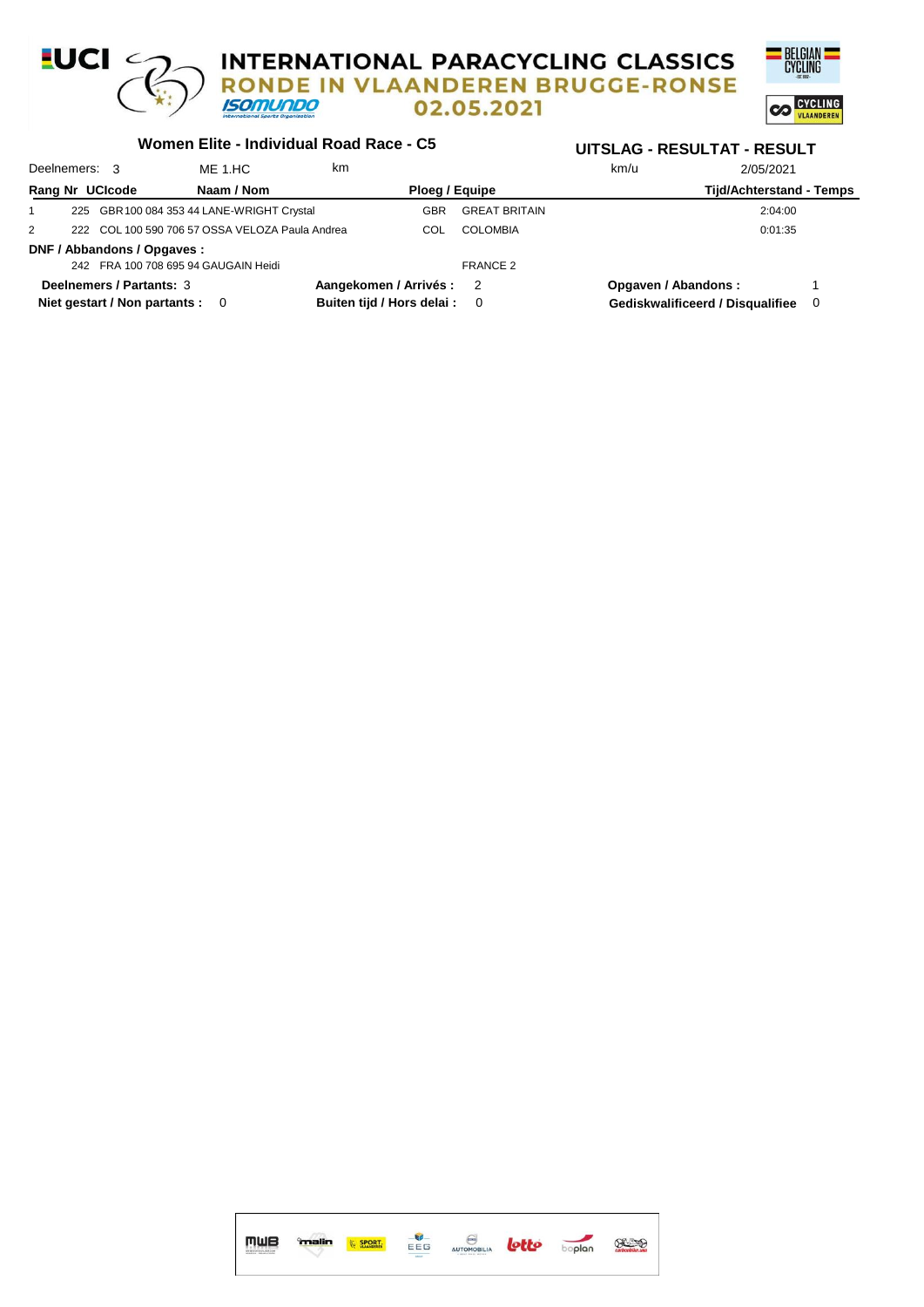#### **EUCI**  $\epsilon$ **INTERNATIONAL PARACYCLING CLASSICS** RONDE IN VLAANDEREN BRUGGE-RONSE **ISOMUNDO CO CYCLING** 02.05.2021

#### **Women Elite - Individual Road Race - H3**

|                                 | Deelnemers: 2 |                          | ME 1.HC                                  | km                           |                       | km/u | 2/05/2021                        |     |
|---------------------------------|---------------|--------------------------|------------------------------------------|------------------------------|-----------------------|------|----------------------------------|-----|
| Naam / Nom<br>Rang Nr UCIcode   |               | Ploeg / Equipe           |                                          | Tijd/Achterstand - Temps     |                       |      |                                  |     |
|                                 |               |                          | 234 SVK 100 085 263 81 OROSZOVA Anna     | SVK                          | SLOVAKIA              |      | 2:11:00                          |     |
| 2                               |               |                          | 232 CZE 100 095 574 13 ANTOŠOVÁ Kateřina | CZE                          | <b>CZECH REPUBLIC</b> |      | 0:00:40                          |     |
| Deelnemers / Partants: 2        |               | Aangekomen / Arrivés : 2 |                                          | Opgaven / Abandons :         |                       |      |                                  |     |
| Niet gestart / Non partants : 0 |               |                          |                                          | Buiten tijd / Hors delai : 0 |                       |      | Gediskwalificeerd / Disqualifiee | - 0 |

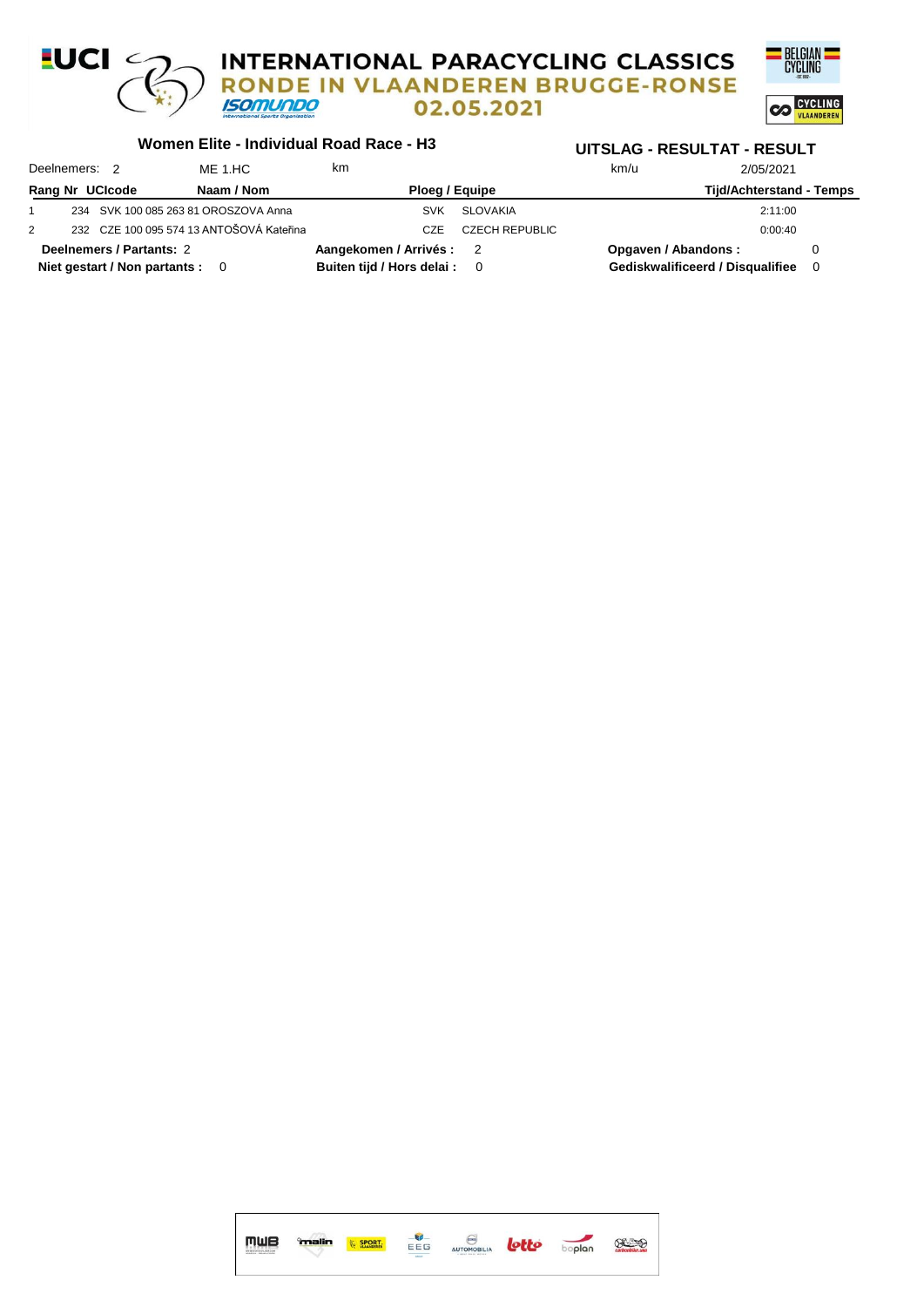#### **EUCI**  $\epsilon$ **INTERNATIONAL PARACYCLING CLASSICS RONDE IN VLAANDEREN BRUGGE-RONSE ISOMUNDO** 02.05.2021

**Women Elite - Individual Road Race - H4**



| Deelnemers: 6                                            |  | ME 1.HC                                   | km                         |                    | km/u                | 2/05/2021                        |          |
|----------------------------------------------------------|--|-------------------------------------------|----------------------------|--------------------|---------------------|----------------------------------|----------|
| Rang Nr UCIcode                                          |  | Naam / Nom                                | Ploeg / Equipe             |                    |                     | <b>Tijd/Achterstand - Temps</b>  |          |
| 238                                                      |  | NED 100 088 442 59 JANSEN Jennette        | NED.                       | <b>NETHERLANDS</b> |                     | 2:04:00                          |          |
| 2                                                        |  | 241 SUI 100 099 210 60 STÖCKLI Sandra     | SUI                        | SWITZERLAND        |                     | 0:00:08                          |          |
| 3                                                        |  | 240 SUI 100 088 416 33 PAN Silke          | SUI                        | SWITZERLAND        |                     | 0:09:28                          |          |
|                                                          |  | DNF / Abbandons / Opgaves :               |                            |                    |                     |                                  |          |
|                                                          |  | 236 GRE 100 938 553 62 SARANTI Aikaterini | GRE                        | GREECE             |                     |                                  |          |
| 237                                                      |  | NED 100 574 704 60 HELWEG Melanie         | <b>NED</b>                 | <b>NETHERLANDS</b> |                     |                                  |          |
| 239                                                      |  | NED 100 993 234 35 ZUNNEBERG Melanie      | NED.                       | <b>NETHERLANDS</b> |                     |                                  |          |
| Deelnemers / Partants: 6                                 |  |                                           | Aangekomen / Arrivés :     | -3                 | Opgaven / Abandons: |                                  | 3        |
| Niet gestart / Non partants :<br>$\overline{\mathbf{0}}$ |  |                                           | Buiten tijd / Hors delai : | 0                  |                     | Gediskwalificeerd / Disqualifiee | $\Omega$ |

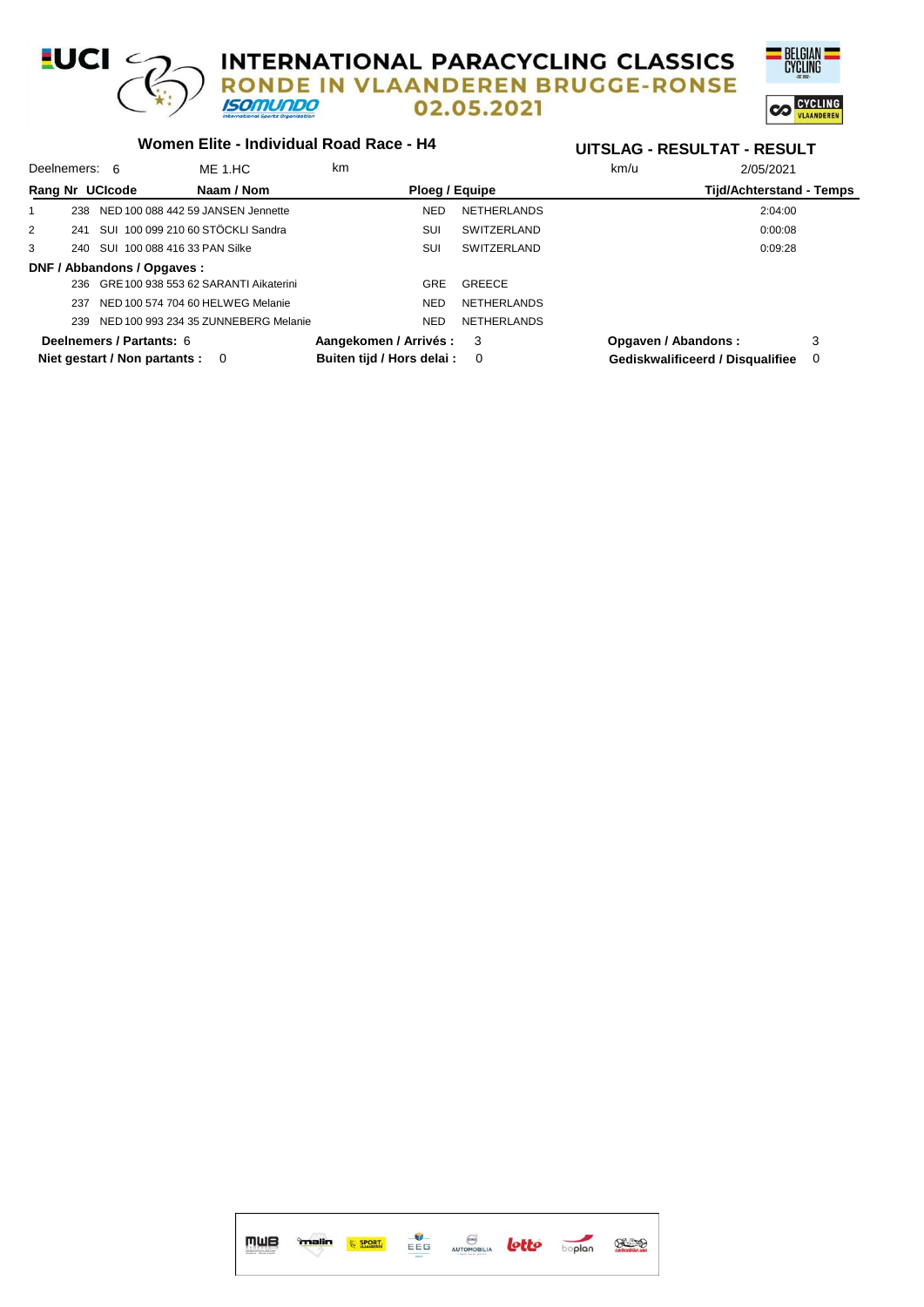#### **LUCI**  $\epsilon$ **INTERNATIONAL PARACYCLING CLASSICS** RONDE IN VLAANDEREN BRUGGE-RONSE **ISOMUNDO** 02.05.2021



|                                        | Women Elite - Individual Road Race - H5        | UITSLAG - RESULTAT - RESULT |                    |                                  |                          |
|----------------------------------------|------------------------------------------------|-----------------------------|--------------------|----------------------------------|--------------------------|
| Deelnemers: 2                          | ME 1.HC                                        | BRUGGE - RONSE<br>km.       |                    | km/u                             | 2/05/2021                |
| Rang Nr UCIcode                        | Naam / Nom                                     | Ploeg / Equipe              |                    |                                  | Tijd/Achterstand - Temps |
| 243                                    | NED 100 759 678 55 HAENEN Chantal              | NED.                        | <b>NETHERLANDS</b> |                                  | 1:58:00                  |
| DNS / Non partants / Niet vertrokken : |                                                |                             |                    |                                  |                          |
|                                        | 242 FRA 100 708 695 94 GAUGAIN Heidi           |                             | FRANCE 2           |                                  |                          |
| DNF / Abbandons / Opgaves :            |                                                |                             |                    |                                  |                          |
|                                        | 244 MEX 100 970 215 05 MADRIGAL CRUZ Guadalupe | MEX                         | <b>MEXICO</b>      |                                  |                          |
| Deelnemers / Partants: 2               |                                                | Aangekomen / Arrivés :      |                    | Opgaven / Abandons:              |                          |
| Niet gestart / Non partants : 1        |                                                | Buiten tijd / Hors delai :  | 0                  | Gediskwalificeerd / Disqualifiee | 0                        |

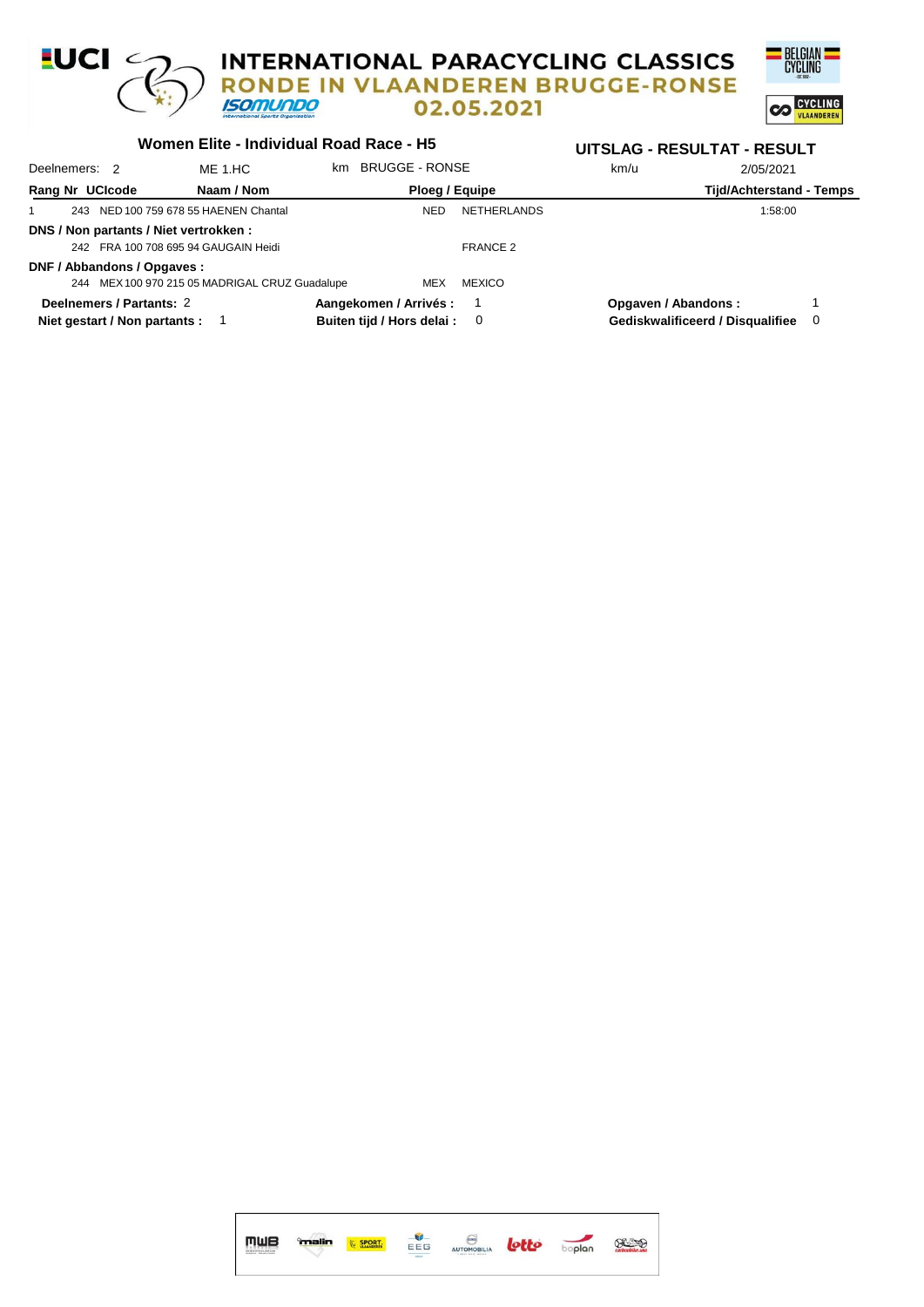#### **EUCI**  $\epsilon$ **INTERNATIONAL PARACYCLING CLASSICS** IN VLAANDEREN BRUGGE-RONSE **ROND ISOMUNDO** 02.05.2021

# **CO** CYCLING

# **Women Elite - Individual Road Race - T1**

| Deelnemers: 0                         | ME 1.HC                                        | km |                              | km/u | 2/05/2021                        |   |
|---------------------------------------|------------------------------------------------|----|------------------------------|------|----------------------------------|---|
| Rang Nr UCIcode                       | Naam / Nom                                     |    | Ploeg / Equipe               |      | Tijd/Achterstand - Temps         |   |
| DNS / Non partants / Niet vertrokken: |                                                |    |                              |      |                                  |   |
|                                       | 246 MEX 100 970 217 07 GONZALEZ GUERRERO Dulce |    | MEXICO<br>MEX                |      | 0:00:00                          |   |
| <b>Deelnemers / Partants: 0</b>       |                                                |    | Aangekomen / Arrivés :       |      | Opgaven / Abandons:              |   |
| Niet gestart / Non partants :         |                                                |    | Buiten tijd / Hors delai : 0 |      | Gediskwalificeerd / Disqualifiee | 0 |